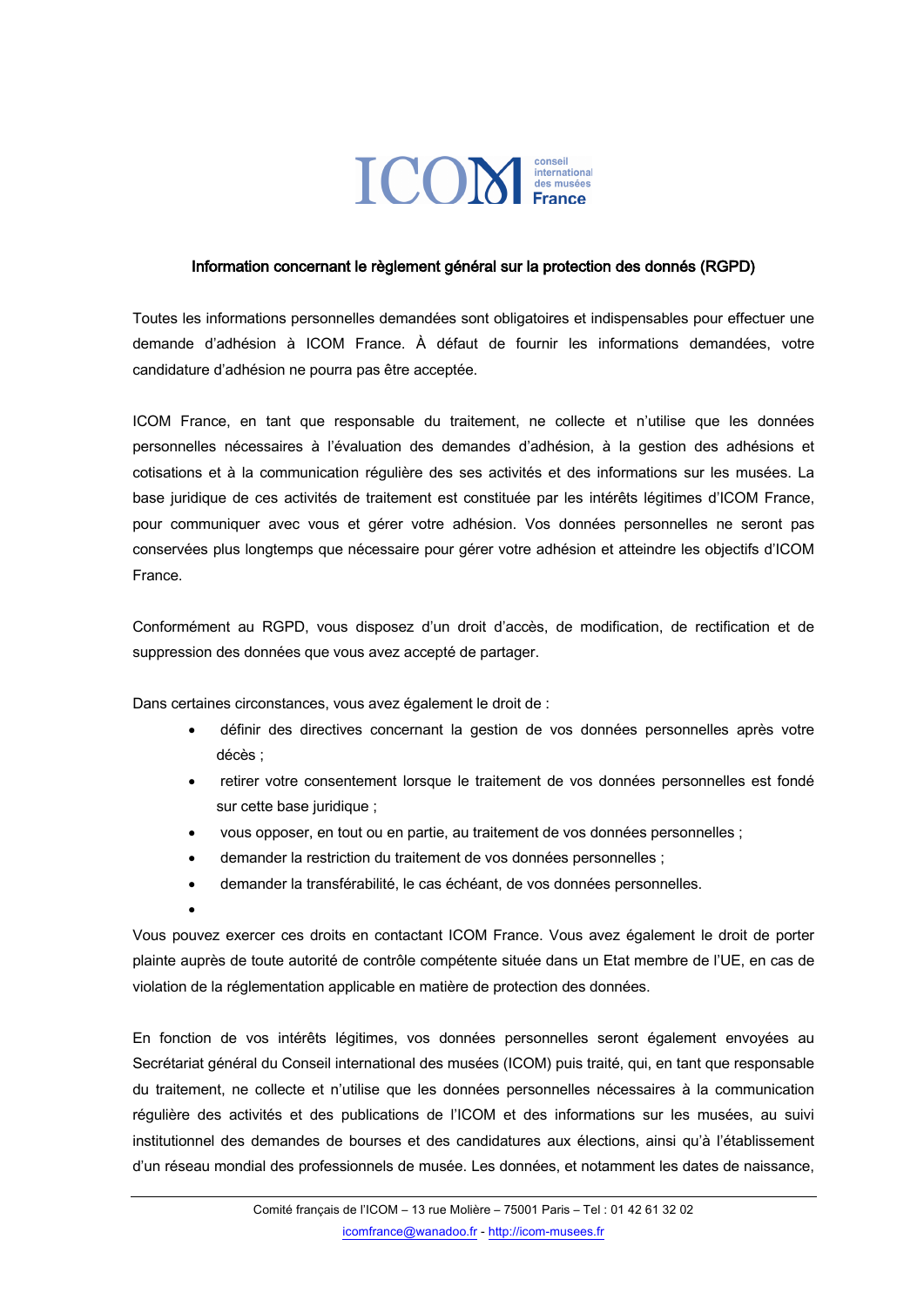sont également collectées pour les besoins d'études statistiques sur nos membres et pour l'attribution de certaines bourses.

Vous pouvez exercer ces droits en nous contactant par email adressé à Madame Anne-Claude Morice, à l'adresse e-mail suivante : icomfrance@wanadoo.fr. par courrier à l'adresse d'ICOM France - 13 rue Molière, 75001 Paris (France).

Vous avez également le droit de porter plainte auprès de la Commission nationale de l'informatique et des libertés (CNIL) ou de toute autre autorité de contrôle compétente située dans un Etat membre de l'UE, en cas de violation de la réglementation applicable en matière de protection des données

La base du Secrétariat général d'ICOM nommée IRIS, vous permet d'accéder à vos données personnelles. Elles seront également accessibles, par les gestionnaires d'ICOM France, ainsi que par certains prestataires et partenaires de l'ICOM, étant entendu que le principe de minimisation tel que défini par la CNIL (https://www.cnil.fr/fr/definition/minimisation) sera appliqué et que la question de la protection des données sera traitée contractuellement pour garantir vos droits.

Vos données personnelles seront également transmises aux gestionnaires des comités internationaux que vous avez choisis par le biais du présent formulaire.

À ce titre, vos données personnelles peuvent être transférées vers un pays tiers ne faisant pas l'objet d'une décision d'adéquation par la Commission européenne. Ce transfert est nécessaire pour l'exécution du contrat entre vous et le Secrétariat général de l'ICOM.

Outre l'hypothèse abordée au paragraphe précédent, vos données personnelles ne seront pas communiquées à des tiers et ne seront pas conservées plus longtemps que nécessaire pour atteindre les objectifs liés à la gestion de votre adhésion et aux objectifs de l'association.

Conformément au RGPD, vous disposez d'un droit d'accès, de modification, de rectification et de suppression des données que vous avez accepté de partager. Dans certaines circonstances, vous avez également le droit de :

- définir des directives concernant la gestion de vos données personnelles après votre décès :
- retirer votre consentement lorsque le traitement de vos données personnelles est fondé sur cette base iuridique :
- vous opposer, en tout ou en partie, au traitement de vos données personnelles ;
- · demander la restriction du traitement de vos données personnelles ;
- · demander la transferabilité, le cas échéant, de vos données personnelles.

Vous pouvez exercer ces droits en nous contactant par email à rgpd@icom.museum, ou par courrier à ICOM (DPD), 15 rue Lasson, 75012 Paris (France).

Vous avez également le droit de porter plainte auprès de la Commission nationale de l'informatique et des libertés (CNIL) ou de toute autre autorité de contrôle compétente située dans un Etat membre de l'UE, en cas de violation de la réglementation applicable en matière de protection des données.